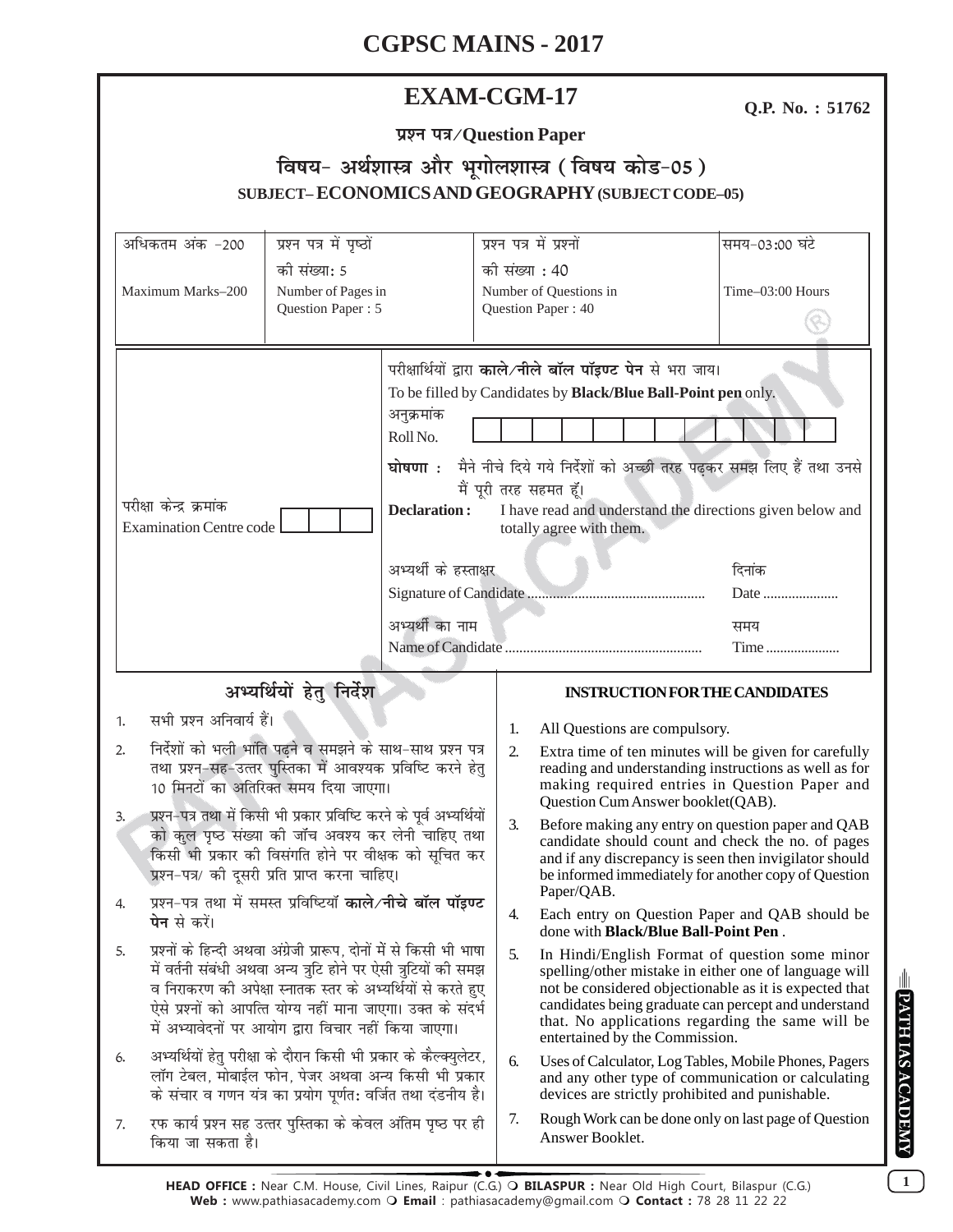## **खण्ड-1**

## **SECTION-1**

## ( उत्तर की शब्द सीमा-30, अंक-02)

OEN

## भाग-1

1. 'आर्थिक समृद्धि' का क्या आशय है ?

What do you mean by 'Economic Growth"?

- 2. सार्वजनिक राजस्व से आप क्या समझते हैं? What do you mean by public finance ?
- 3. स्टैटजिक बिक्री को समझाइये।

Explain strategic sales.

4. थोक मूल्य सूचकांक से क्या अभिप्राय है ?

What is meant by whole-sale price index?

## भाग-2

1. छत्तीसगढ में "कृषि विकास" के लिये उपाय बताइये ।

Point out suggestions for "agriculture development" in Chhatisgarh.

2. "जनसांख्यिकी लाभांश'' का भारत के लिये महत्त्व बताइये।

Point out importance of "demographic dividend" for India.

3. निरपेक्ष प्रतिमान से आप क्या समझते है ?

What do you understand by absolute measure ?

4. भारत की उदारीकृत अर्थव्यवस्था में आयोजन की क्या भूमिका है ? What is the role of planning in India's liberalised economy ?

## भाग-3

1. छत्तीसगढ प्रदेश में चांगभखार देवगढ पहाडियों का वर्णन कीजिये।

Explain the Changbhakhar Devgarh hills in Chhattisgarh region.

2. मनियारी नदी की उद्गम क्षेत्र व प्रवाहित क्षेत्र को बतलाइये।

Explain the flowing area and origin area of Maniyari river.

3. छत्तीसगढ में मटासी मिट्टी क्या है ?

What is Matasi soil in Chhattisgarh ?

4. व्हितीसगढ राज्य में उराँव जनजाति का संक्षिप्त परिचय दीजिये।

Give the brief description of Oraon tribe in Chhattisgarh state.

## भाग-4

 $1.$  कर क्या है ?

What is Tax?

2. वर्ष 2001 से 2011 के दशक में छत्तीसगढ की आश्रित जनसंख्या में राष्ट्रीय स्तर की तुलना में क्या जनसांख्यिकीय परिवर्तन हुए है ? What are the demographic changes that have occurred in dependent population of Chhattisgarh as compared to national level during the decade 2001-2011?

**2**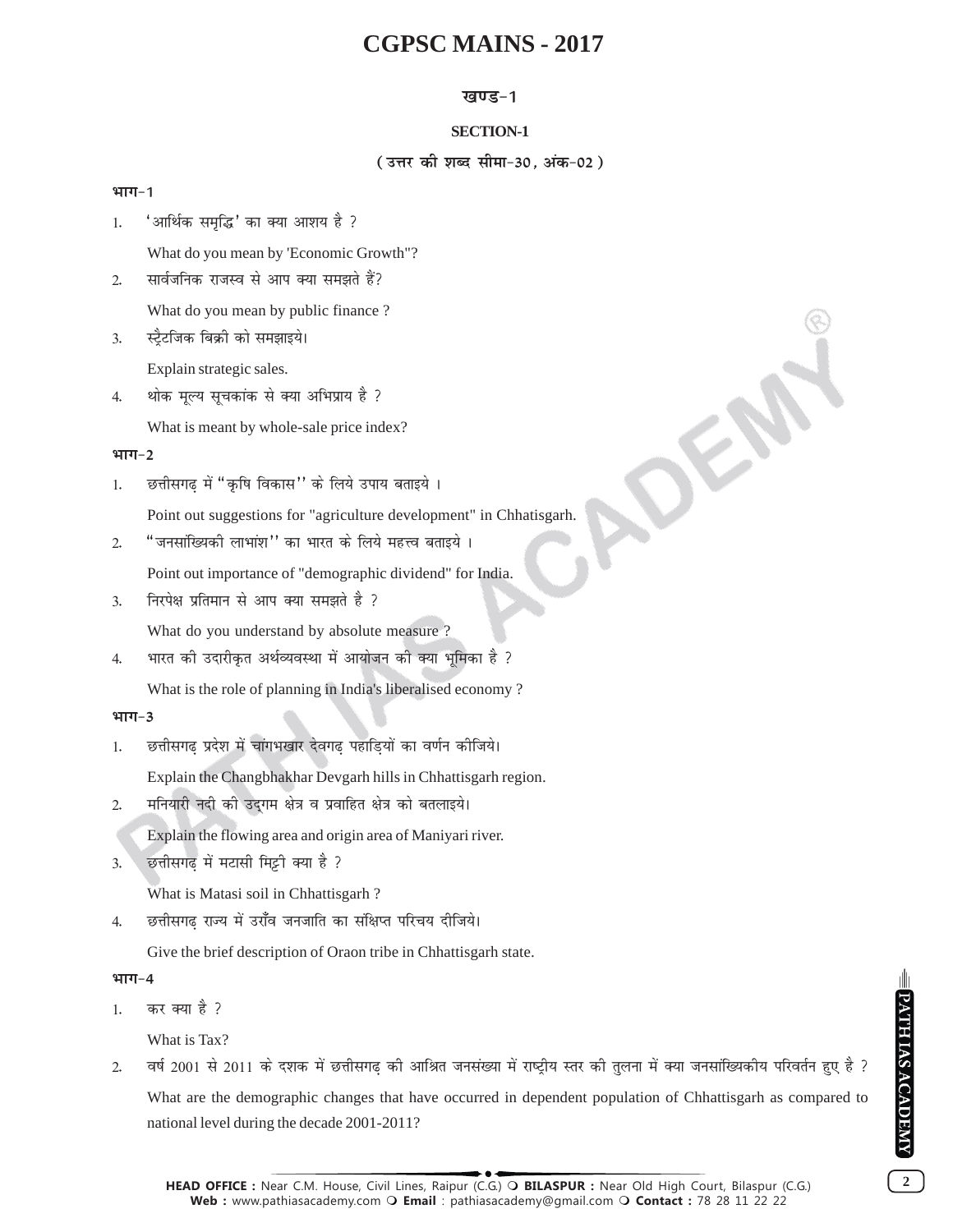3. मुख्यमंत्री खाद्यन्त योजना क्या है ?

What is Chief Minister food programme ?

4. छत्तीसगढ़ की प्रमुख कृषि उपज धान का वर्ष 2017-18 में समर्थन मूल्य कितना था ?

What was the minimum support price of rice (main crop of Chhattisgarh) in the year 2017-18?

#### भाग-5

1. हरियाली प्रसार योजना क्या है ?

What is Hariyali Prasar Yojana ?

2. कार्बनिक कृषि का क्या अभिप्राय है ?

What is meant by organic farming ?

3. छत्तीसगढ़ राज्य में कोसा उद्योग पर प्रकाश डालिये।

Highlight on the Kosa industry in Chhattisgarh state.

4. प्रधान मंत्री फसल बीमा योजना क्या है?

What is Prime Minister crop insurance yojana ?

## खण्ड-2

## **SECTION-2**

OFF

## ( उत्तर की शब्द सीमा-60, अंक-04

## **भाग-1**

5. प्रच्छन्न बेरोजगारी को स्पष्ट कीजिए।

Explain disguised unemployment.

6. भारत वर्ष में एन.एस.एस.ओ. राष्ट्रीय आय की गणना कैसे करता है ?

How does N.S.S.O. measures national income in India ?

## भाग-2

5. भारत में नियोजन के तर्काधार क्या है ?

What are the rationale for planning in India ?

 $6.$  भारत में लोकतांत्रिक समाजवाद क्या हैं ?

What is democratic socialism in India ?

## भाग-3

5. उत्तरी छत्तीसगढ के पाट प्रदेश, छोटा नागपुर पठार से किस प्रकार संबंधित है ?

How the pat region of north Chhattisgarh are related with Chhota Nagpur Plateau ?

6. व्हिनीसगढ में जंगली हाथियों के प्रकोप का मूल कारण क्या है ?

What are the basic causes of wild elephants hazard in Chhattisgarh ?

## भाग-4

5. वर्ष 2012-13 से 2016-17 की अवधी में छत्तीसगढ की आर्थिक संरचना में क्या परिवर्तन हुए है ?

What are the changes that has been occurred in the structure of the economy of Chhattisgarh during the period of 2012-13 to 2016-17 ?

PATH IAS ACADEMY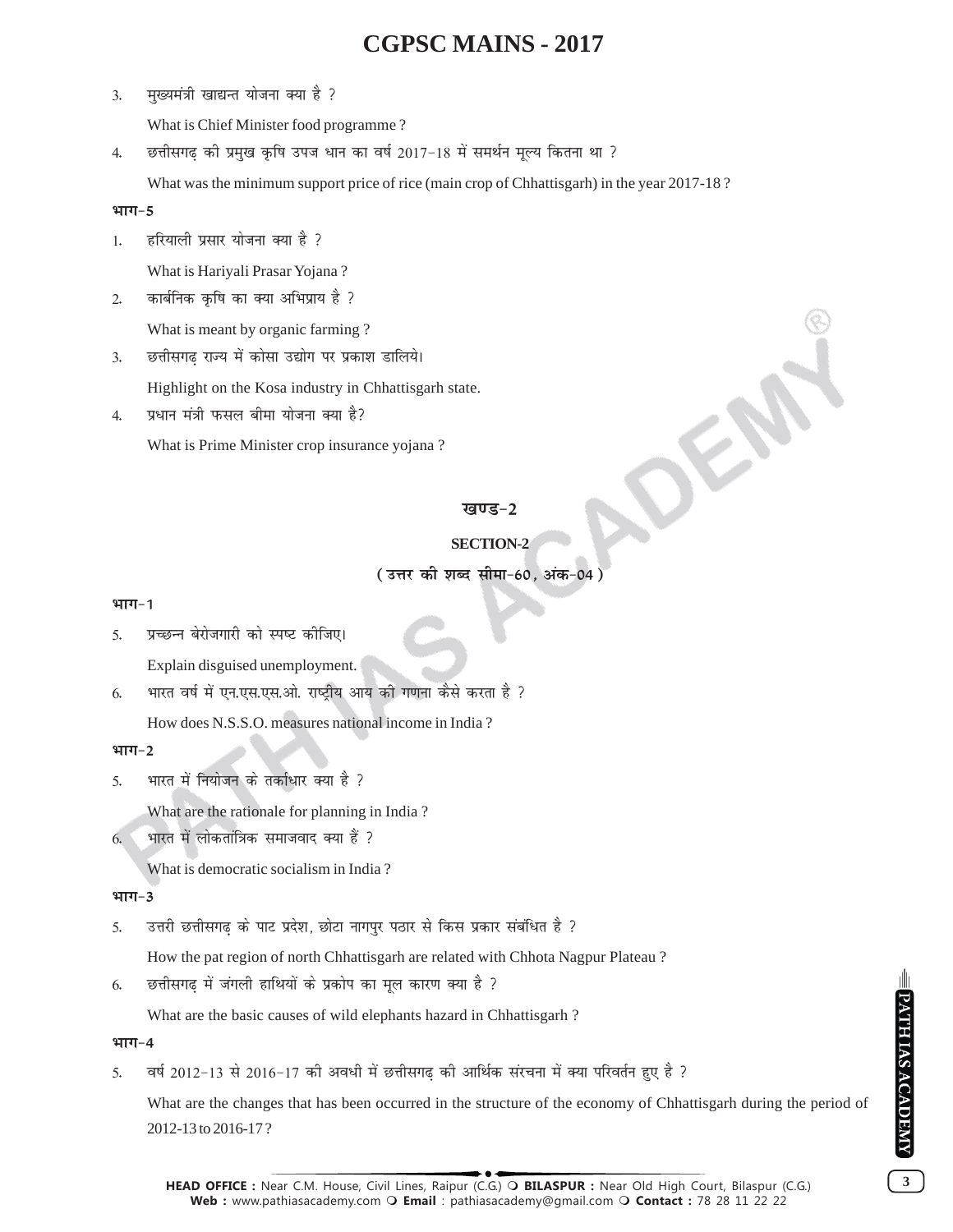6. छत्तीसगढ में एकीकृत बाल विकास सेवा परियोजना के अन्तर्गत हितग्राह्यों को कौन कौन सी सेवाएँ प्राप्त है ?

Which services are provided to the beneficence under the integrated child development service project in Chhattisgarh.

#### भाग-5

5. छत्तीसगढ में तालाबों के द्वारा सिंचाई की योगदान एवं महत्त्व क्या है ?

What are the importance and contribution of tank water irrigation in Chhattisgarh ?

6. छत्तीसगढ राज्य की नई सौर ऊर्जा नीति को बतलाइये।

State the new solar energy policy of Chhattisgarh state.

#### **खण्ड-3**

#### **SECTION-3**

#### ( उत्तर की शब्द सीमा-100, अंक-08 )

#### भाग-1

 $7.$   $\,$  आर्थिक क्रिया के स्तर को प्रभावित करने हेतु सार्वजनिक व्यय का प्रयोग किस प्रकार किया जा सकता है  $\,$ 

How can public expenditure be used for influencing the level of economic activity ?

#### भाग-2

 $7.$  भारतीय संविधान में वित्तीय प्रावधान क्या है ?

What are financial provisions in Indian Constitution ?

#### भाग-3

7. छत्तीसगढ की जनसंख्या के व्यावसायिक संरचना के अन्तर्गत अन्य कार्यों में संलग्न जनसंख्या का प्रकार व विवरण दीजिये ।

Give the description and types of other working population within occupational structure of population of Chhattisgarh.

#### भाग-4

7. छत्तीसगढ राज्य के राजस्व प्राप्तियों की प्रवृत्ती का विश्लेषण वर्ष 2012-13 से 2016-17 की अवधी में कीजिए। इसके अन्तर्गत कर राजस्व, गैर कर राजस्व केन्द्रीय करों में राज्य का अंश एवं केन्द्रीय सहायता अनुदान के संदर्भ में विश्लेषण कीजिए ।

Explain the trends of revenue receipts of Chattisgarh state during the period 2012-13 to 2016-17. Analyse with reference to tax revenue, non tax revenue share of state in central tax and central grants in aid.

#### भाग-5

7. वन संसाधन पर आधारित लघुत्तर उद्योगों के नाम बतलाइये तथा आदिवासियों के आर्थिक विकास में ये किस प्रकार सहायक है ?

Give the name of minor industries based on forest resources and how they help the economic development of tribal people.

#### खण्ड-4

#### **SECTION-4**

( उत्तर की शब्द सीमा-250, अंक-20 ) (इस खण्ड में विभिन्न भागों से कुल 03 प्रश्न दिए जाएंगे। अभ्यर्थी को इनमें से कोई 02 उत्तर देने होंगें)

#### भाग-2

- 8. A) मिशन "मेक इन इंडिया'' के उद्देश्यों को बताइये ।
	- A) Point out objects of Mission "Make in India".